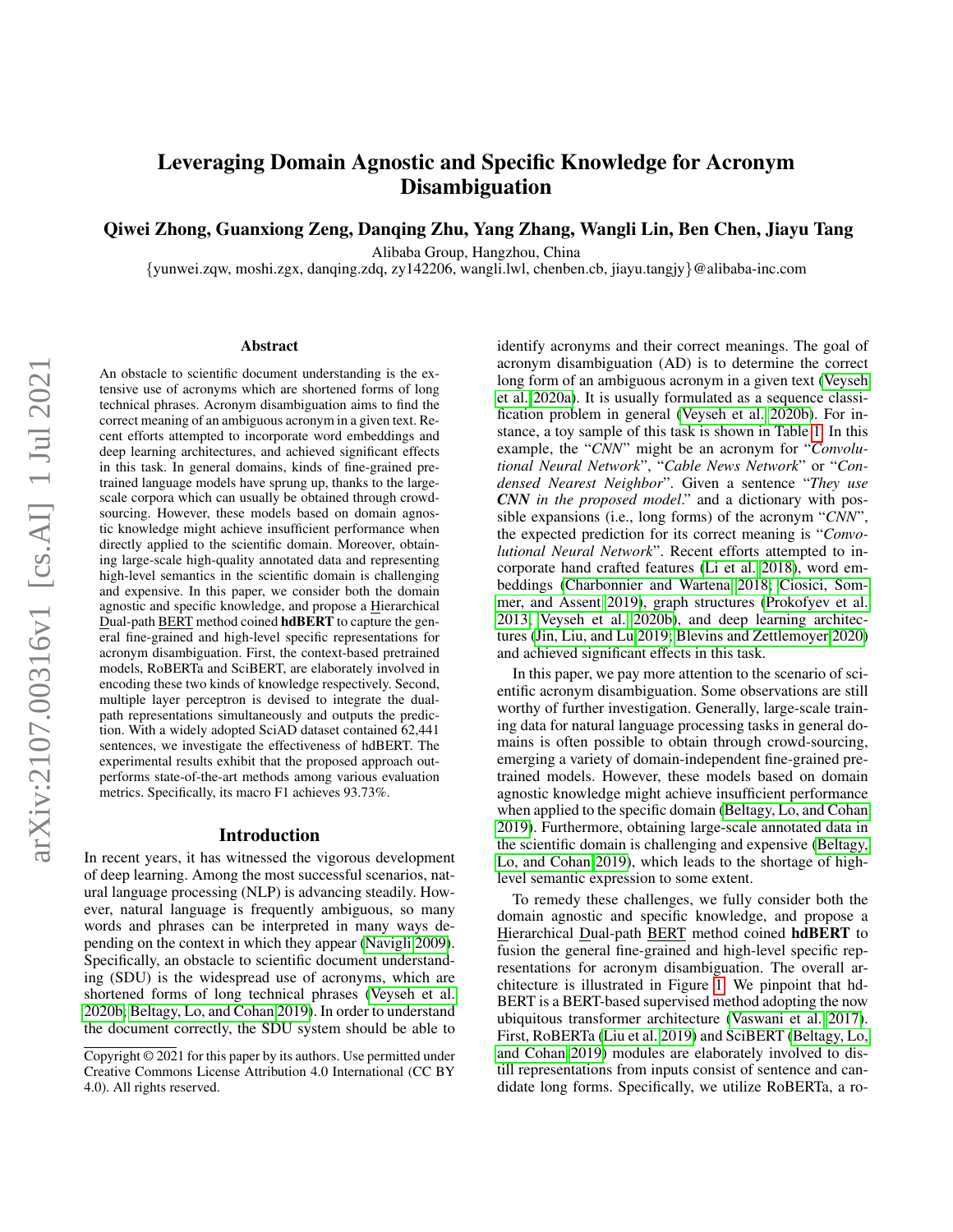<span id="page-1-0"></span>

| <b>Input - Sentence:</b> | They use CNN in the proposed model.                                                                                   |
|--------------------------|-----------------------------------------------------------------------------------------------------------------------|
|                          | <b>Input - Dictionary:</b> CNN: 1. Convolutional Neural Network, 2. Cable News Network, 3. Condensed Nearest Neighbor |
| Output:                  | Convolutional Neural Network                                                                                          |

Table 1: A toy sample of acronym disambiguation.

bustly optimized method trained on general domain corpora via byte-level Byte-Pair-Encoding [\(Sennrich, Haddow, and](#page-7-8) [Birch 2016\)](#page-7-8), to capture domain agnostic and fine-grained semantic information. Moreover, SciBERT which is also a pretrained language model based on BERT [\(Devlin et al. 2019\)](#page-6-4) is exploited to model the high-level scientific domain representation. Since it leverages unsupervised pretraining on a large multi-domain corpus of scientific publications using WordPiece [\(Wu et al. 2016\)](#page-7-9) tokenization strategy. Second, we integrate these dual-path representations from RoBERTa and SciBERT simultaneously via multiple layer perceptron and output the prediction. The main contributions of this work are summarized as follows:

- We are the very first attempt to resolve the acronym disambiguation problem simultaneously leveraging domain agnostic and specific knowledge.
- We propose a novel hierarchical dual-path BERT method coined hdBERT to capture both general fine-grained and high-level specific representations. It is mainly implemented based on the well-known transformer architecture, which can train the overall model more effectively.
- Experiments on real-world datasets demonstrate the effectiveness of the proposed approach. It achieves competitive performance and outperforms state-of-the-art methods.

## Related Work

In this section, we review the related researches on word sense disambiguation especially acronym disambiguation as well as BERT and its two representative variants.

## Word Sense Disambiguation

Word sense disambiguation (WSD) is an open problem concerned with identifying which sense of a word is used in a text [\(Navigli 2009\)](#page-7-0). It is a core and difficulty in natural language processing tasks, which affects the performance of almost all downstream tasks. The methods to solve word sense disambiguation are usually divided into two categories: knowledge-based and supervised [\(Wang, Wang, and](#page-7-10) [Fujita 2020;](#page-7-10) [Barba et al. 2020\)](#page-6-5).

Knowledge-based methods usually rely on amounts of statistical information and can be easily extended to other low-resource languages (Agirre, López de Lacalle, and [Soroa 2014;](#page-6-6) [Scarlini, Pasini, and Navigli 2020\)](#page-7-11). For example, SensEmBERT [\(Scarlini, Pasini, and Navigli 2020\)](#page-7-11), a knowledge- and BERT-based method that combines the expressive power of language modeling with the vast amount of knowledge contained in the semantic network, produces high-quality latent semantic representations of the meanings of the word in different languages. And it can achieve

competitive results attained by most of the supervised neural approaches on the WSD tasks. On the other hand, supervised methods require lots of labeled data to learn word representations [\(Bevilacqua and Navigli 2020;](#page-6-7) [Wang, Wang,](#page-7-10) [and Fujita 2020\)](#page-7-10). Of course, this defect can be alleviated through semi-supervised methods [\(Barba et al. 2020\)](#page-6-5) by jointly leveraging contextualized word embedding and the multilingual information to project some sense labels.

Furthermore, acronym disambiguation is more challenging since we need to identify the acronym first and then to understand the text to determine the correct meaning of acronyms. Recently, an effective solution is to extract acronym definitions from unstructured texts by computing the Levenshtein string edit distance between any pair of long forms [\(Ciosici, Sommer, and Assent 2019\)](#page-6-2), which is an entirely unsupervised acronym disambiguation method. And researches also attempt to incorporate hand crafted features [\(Li et al. 2018\)](#page-7-3), word embeddings [\(Charbonnier and](#page-6-1) [Wartena 2018;](#page-6-1) [Ciosici, Sommer, and Assent 2019\)](#page-6-2), graph structures [\(Prokofyev et al. 2013;](#page-7-4) [Veyseh et al. 2020b\)](#page-7-1), and deep learning architectures [\(Jin, Liu, and Lu 2019;](#page-7-5) [Blevins](#page-6-3) [and Zettlemoyer 2020\)](#page-6-3), and have achieved significant effects in this task. Specifically, a supervised method named GAD [\(Veyseh et al. 2020b\)](#page-7-1), which utilizes the syntactic structure of sentences to extend ambiguous acronyms in sentences by combining Bidirectional Long Short-Term Memory (BiLSTM) with Graph Convolutional Networks (GCN), provides a strong baseline on acronym disambiguation tasks in the scientific domain.

## BERT-based Methods

Bidirectional Encoder Representations from Transformers (BERT) [\(Devlin et al. 2019\)](#page-6-4) is a self-supervised learning method that trains based on a large number of corpora to express better features for word embedding. And its network architecture utilizes the multi-layer transformer structure [\(Vaswani et al. 2017\)](#page-7-6). The feature representation of BERT could be directly adopted as word embedding features for downstream tasks. Besides, BERT provides a model for transfer learning of other tasks. It can be fine-tuned or fixed according to tasks and then treated as a feature extractor. BERT was significantly undertrained, and there have been many fine-grained improvements or specific domain variants of it [\(Beltagy, Lo, and Cohan 2019;](#page-6-0) [Liu et al. 2019;](#page-7-7) [Scarlini,](#page-7-11) [Pasini, and Navigli 2020;](#page-7-11) [Lee et al. 2020\)](#page-7-12).

RoBERTa. RoBERTa [\(Liu et al. 2019\)](#page-7-7) is mainly trained on general domain corpora via byte-level Byte-Pair-Encoding [\(Sennrich, Haddow, and Birch 2016\)](#page-7-8) based on the structure of BERT and can supply more fine-grained representation. This encoding scheme can process amounts of words that are common in natural language corpora and is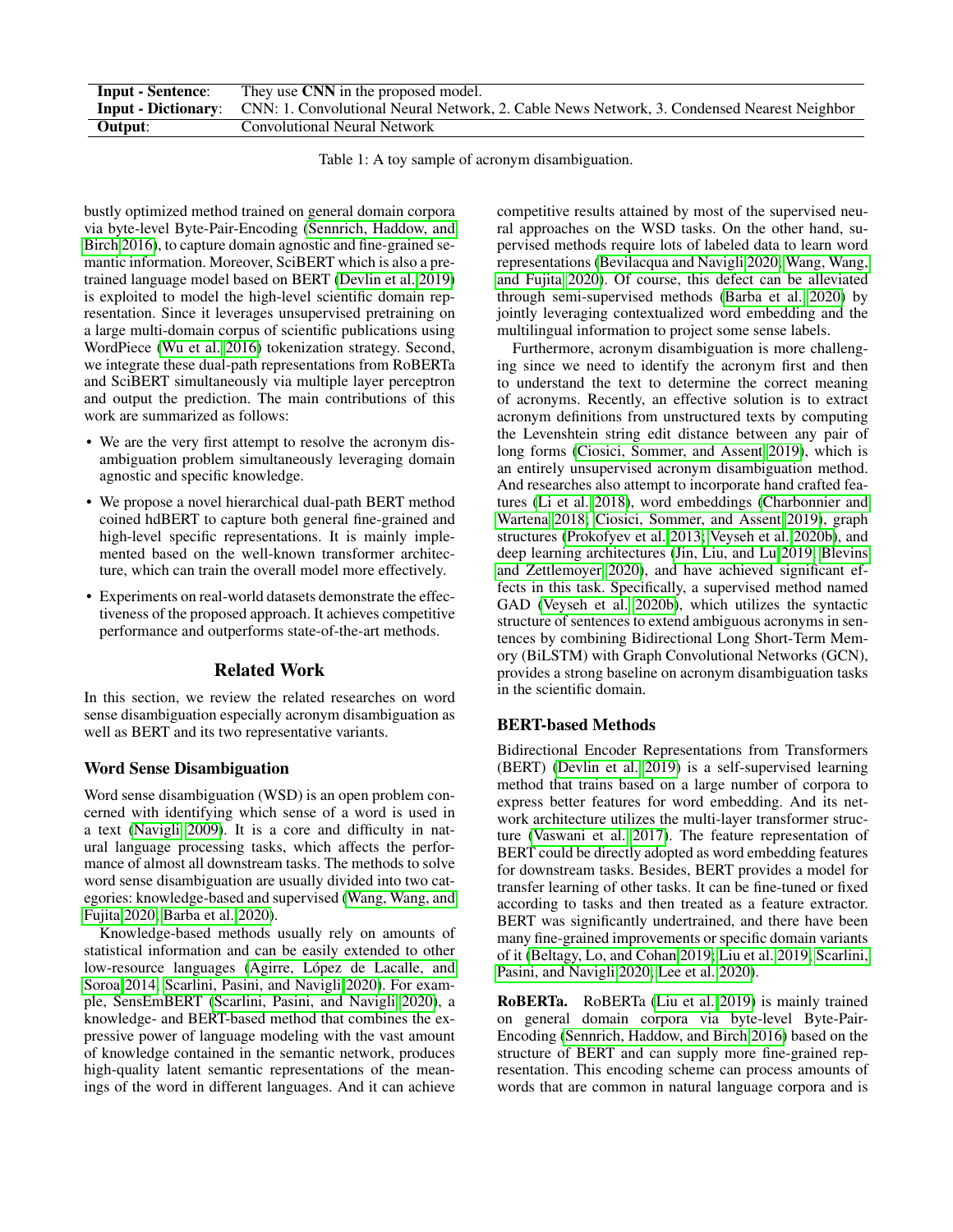<span id="page-2-0"></span>

Figure 1: Illustration of the proposed hdBERT model.

more conducive to the translation of acronyms.

SciBERT. SciBERT [\(Beltagy, Lo, and Cohan 2019\)](#page-6-0) is a specific pretrained language model for scientific domain texts. This model follows the same architecture as BERT to solve the lack of high-quality, large-scale labeled scientific data. It significantly outperforms previous BERT-based methods and achieves new state-of-the-art results on some scientific NLP tasks.

## Methodology

In this section, we first introduce the problem statement of acronym disambiguation and then describe the overall architecture and details of our proposed hdBERT model.

### Problem Statement

Acronym disambiguation is formulated as a sequence classification problem in general [\(Veyseh et al. 2020b\)](#page-7-1). Formally, given an input sentence  $s = w_1, w_2, ..., w_n$  and the position of the acronym, i.e.,  $p$ , the goal is to disambiguate the acronym  $w_p$ , that is, predicting the true long form l from all candidate long forms of  $w_p$ . Specifically, in this paper, we simplify it into a binary classification problem. That is, given an input sample consists of the sentence  $s$  with acronym  $w_p$ and the candidate long form *l*, i.e.,  $x = (s; l)$ , our purpose is to predict the probability of  $l$  being the right long form of  $w_p$ . We assign a label  $y \in \{0, 1\}$  on each sample in training dataset to indicate whether l is a true long form of  $w_p$  in sentence s or not. In the testing phase, the long form with the highest prediction probability among the candidate long form set of a sentence would be chosen as its final result.

### **Overview**

Figure [1](#page-2-0) exhibits the schematic illustration of the proposed hdBERT model. As mentioned previously, we design a hierarchical integration model comprising three major components, each plays a different role in final prediction. The first

two context-based components, i.e., RoBERTa [\(Liu et al.](#page-7-7) [2019\)](#page-7-7) and SciBERT [\(Beltagy, Lo, and Cohan 2019\)](#page-6-0) modules, distill representations of the sentence and the candidate long forms. Specifically, as a robustly optimized method trained on vast amounts of general domain corpora, we use RoBERTa to capture the general and fine-grained semantic information via byte-level Byte-Pair-Encoding [\(Sennrich,](#page-7-8) [Haddow, and Birch 2016\)](#page-7-8). Moreover, SciBERT, which leverages unsupervised pretraining on a large scientific corpus by WordPiece [\(Wu et al. 2016\)](#page-7-9) tokenization strategy, is exploited to represent the high-level scientific domain information. Finally, a multiple layer perceptron network is devised to fusion these two kinds of representations. In the following, we present detail of each major component.

#### Information Distillation

General and Fine-grained Information. We involve RoBERTa to capture domain agnostic and fine-grained information of the sentence and its candidate long form. RoBERTa uses the now ubiquitous transformer architecture [\(Vaswani et al. 2017\)](#page-7-6) via byte-level Byte-Pair-Encoding (BPE), which is a hybrid between character- and word-level representations that allow handling large vocabularies common in natural language corpora. Instead of full words, BPE relies on subwords units, which are extracted by performing statistical analysis of the training corpus. The size of the original vocabulary released with RoBERTa is about 50K, which is 20K more than BERT's.

We define the encoding of a sample  $x = (s, l)$  after the BPE strategy as  $e_{\text{BPE}}$  and the output representation throughout the RoBERTa model as  $h_{\text{RoBERTa}}$ .

$$
e_{\rm BPE} = \text{BPE}(x) \tag{1}
$$

$$
h_{\text{RoBERTa}} = \text{RoBERTa}(e_{\text{BPE}}) \tag{2}
$$

High-level Scientific Domain Information. To handle the high-level scientific domain information, SciBERT is chosen elaborately. SciBERT follows the same architecture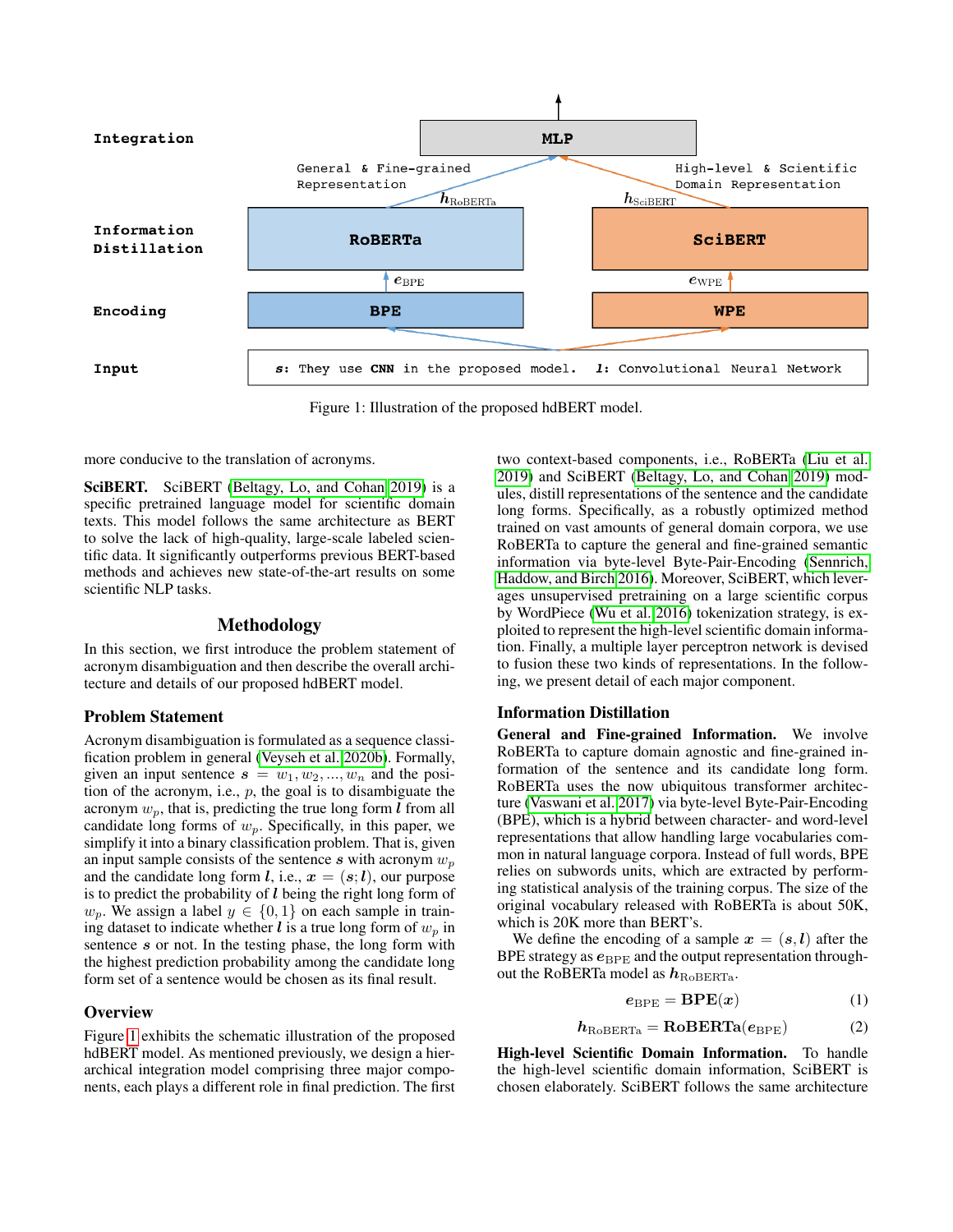<span id="page-3-1"></span>

| <b>Statistical Information</b>          | SciAD  |
|-----------------------------------------|--------|
| number of acronyms                      | 732    |
| average number of long form per acronym | 3.1    |
| overlap between sentence and long forms | 0.32   |
| average sentence length                 | 30.7   |
| number of training                      | 50,034 |
| number of development                   | 6,189  |
| number of test                          | 6.218  |

Table 2: The statistical information of original SciAD dataset. Note that the third row shows the ratio of sentences that have at least one word in common with the long forms of the acronyms appearing in the sentence.

as BERT but is instead pretrained on the scientific texts. It constructed a new WordPiece vocabulary on scientific corpus using the SentencePiece library and trained on a random sample of 1.14M papers from Semantic Scholar [\(Am](#page-6-8)[mar et al. 2018\)](#page-6-8). Its corpus consists of 18% papers from the computer science domain and 82% from the broad biomedical domain. The size of the original vocabulary released with SciBERT is about 30K, which is 20K less than RoBERTa. The resulting token overlap between SciBERT and BERT is 42%, which illustrates the significant difference in common terms between scientific and general domain texts.

We define the encoding of a sample  $x = (s, l)$  after SciBERT's encoding strategy (noted as WPE) as  $e_{WPE}$  and the output representation throughout the SciBERT model as  $h_{\scriptstyle\text{SciBERT}}$ .

$$
e_{\text{WPE}} = \text{WPE}(x) \tag{3}
$$

$$
h_{\text{SciBERT}} = \text{SciBERT}(e_{\text{WPE}}) \tag{4}
$$

### Integration

After modeling the two complex representations above, the obtained concatenation  $h$  is fed into multiple layer perceptron network and followed by a regression layer with sigmoid unit, as follows:

$$
h = [h_{\text{RoBERTa}}; h_{\text{SciBERT}}] \tag{5}
$$

$$
p = \text{sigmoid}(\mathbf{W}^{\mathrm{T}} \mathbf{MLP}(\mathbf{h}) + b)
$$
 (6)

where W is the weight vector, b is the bias, and  $MLP(\cdot)$ represents the operation of multiple layer perceptron shown in Figure [1.](#page-2-0) Here  $p$  is the predicted probability.

Finally, our model is trained with cross entropy loss with regularization. The loss function is defined as

$$
\mathcal{L}(\theta) = -\sum_{\mathcal{D}} \left( y \log(p) + (1 - y) \log(1 - p) \right) + \lambda \|\theta\|_2^2
$$
\n(7)

where y is the ground truth,  $\theta$  is the parameter set of the proposed model,  $\lambda$  is the regularizer parameter, and  $\mathcal D$  is the training dataset.

## **Experiments**

In this section, we first illustrate the datasets, evaluation metrics, and implementation details, then demonstrate the experimental results and further studies.

<span id="page-3-2"></span>

Figure 2: Distribution of acronyms based on number of long form per acronym.

<span id="page-3-3"></span>

Figure 3: Distribution of samples based on number of long form per acronym.

### **Datasets**

The SciAD  $<sup>1</sup>$  $<sup>1</sup>$  $<sup>1</sup>$  dataset created from 6,786 English scientific</sup> papers aims to find the correct meaning of an ambiguous acronym in a given sentence [\(Veyseh et al. 2020b\)](#page-7-1). It contains 62,441 sentences and a dictionary of 732 ambiguous acronyms. More statistical information is shown in Table [2.](#page-3-1) Besides, a toy sample of the SciAD dataset is shown in Table [1.](#page-1-0) The input is a sentence with an ambiguous acronym and a dictionary with possible expansions (i.e., long forms) of the acronym. In this example, the ambiguous acronym "*CNN*" in the input sentence is shown in boldface and the expected prediction for its correct meaning is "*Convolutional Neural Network*". In addition, Figures [2](#page-3-2) and [3](#page-3-3) demonstrate more statistics of SciAD dataset [\(Veyseh et al. 2020b\)](#page-7-1). More specifically, Figure [2](#page-3-2) shows the distribution of the number of acronyms based on the number of long forms per acronym, and the distribution of the number of samples based on the number of long form per acronym is shown in Figure [3.](#page-3-3)

As mentioned previously, we convert the original SciAD dataset into a binary classification dataset named  $SciAD<sub>BI</sub>$ during modeling. For a sentence s with acronym  $w_p$ ,  $y = 1$ 

<span id="page-3-0"></span><sup>&</sup>lt;sup>1</sup>We won second place in the acronym disambiguation competition.<https://sites.google.com/view/sdu-aaai21/shared-task>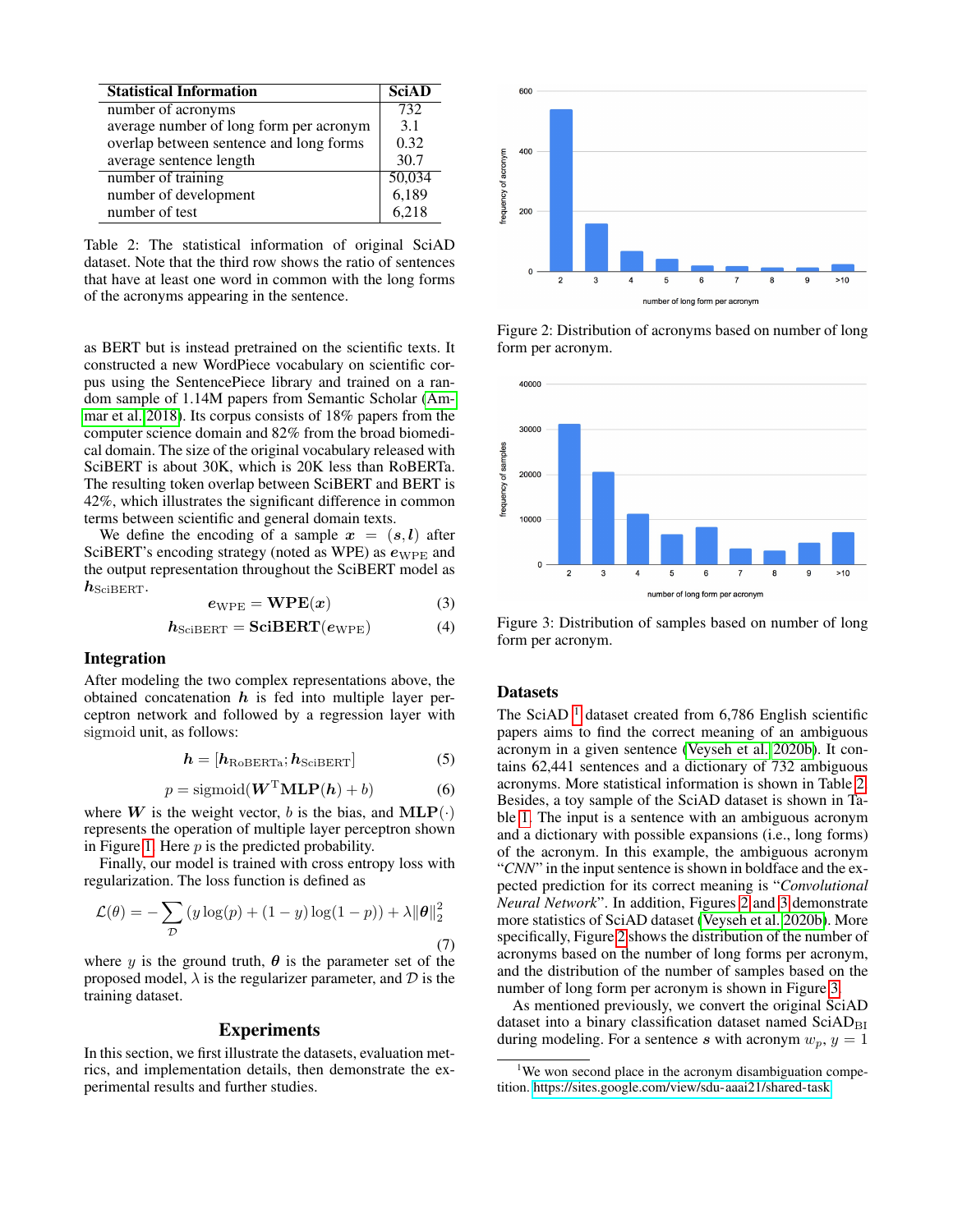<span id="page-4-1"></span>

| <b>Parameter</b>             | <b>BERT</b>                    | <b>RoBERTa</b>             | <b>SciBERT</b>                    |
|------------------------------|--------------------------------|----------------------------|-----------------------------------|
| pretrained model             | bert-large-ucased <sup>a</sup> | roberta-large <sup>b</sup> | allenai/scibert_scivocab_uncasedc |
| architecture                 | sequence classification        | sequence classification    | sequence classification           |
| attention_probs_dropout_prob | 0.1                            | 0.1                        | 0.1                               |
| hidden_act                   | gelu                           | gelu                       | gelu                              |
| hidden_dropout_prob          | 0.1                            | 0.1                        | 0.1                               |
| hidden size                  | 1024                           | 1024                       | 768                               |
| initializer_range            | 0.02                           | 0.02                       | 0.02                              |
| intermediate_size            | 4096                           | 4096                       | 3072                              |
| layer_norm_eps               | $1e-12$                        | $1e-05$                    | $1e-12$                           |
| max_position_embeddings      | 512                            | 514                        | 512                               |
| model_type                   | bert                           | roberta                    | bert                              |
| num_attention_heads          | 16                             | 16                         | 12                                |
| num_hidden_layers            | 24                             | 24                         | 12                                |
| position_embedding_type      | absolute                       | absolute                   | absolute                          |
| vocab_size                   | 30522                          | 50265                      | 31090                             |
| learning_rate                | $2e-5$                         | $2e-5$                     | $2e-5$                            |
| epoch                        | 5                              | 5                          | 5                                 |

a <https://huggingface.co/bert-large-uncased>

b <https://huggingface.co/roberta-large>

c <https://github.com/allenai/scibert>

<span id="page-4-0"></span>Table 3: Architecture and hyper parameters information. Our proposed hdBERT model ensembles RoBERTa and SciBERT via three MLP layers.

| <b>Statistical Information</b> | SciAD <sub>RI</sub> |
|--------------------------------|---------------------|
| number of training             | 352,366             |
| number of development          | 28,286              |
| number of test                 | 28,364              |

Table 4: The statistical information of  $SciAD<sub>BI</sub>$  dataset.

if a long form *l* is true for  $w_p$ , while  $y = 0$  for other false candidate long forms of  $w_p$ . Specifically, to alleviate the imbalance problem during training, we upsample each positive sample to equal the number of candidate long forms of its acronym. More statistics of  $SciAD<sub>BI</sub>$  is shown in Table [4.](#page-4-0) We finally evaluate performances on SciAD's test dataset.

### Compared Methods

We compare with several state-of-the-art and representative methods including Non-deep learning methods and Deep learning methods to verify the effectiveness of our proposed method.

#### Non-deep learning methods.

- MF: most frequent which takes the long form with the highest frequency among all possible meanings of an acronym as the expanded form of the acronym.
- ADE [\(Li et al. 2018\)](#page-7-3): a feature-based model that employs hand crafted features from the context of the acronyms to train a disambiguation classifier.

### Deep learning methods.

• NOA [\(Charbonnier and Wartena 2018\)](#page-6-1) and UAD [\(Ciosici,](#page-6-2) [Sommer, and Assent 2019\)](#page-6-2): language-model-based baselines that train the word embeddings using the training corpus.

- DECBAE [\(Jin, Liu, and Lu 2019\)](#page-7-5) and BEM [\(Blevins and](#page-6-3) [Zettlemoyer 2020\)](#page-6-3): models employing deep architectures (e.g., LSTM).
- GAD [\(Veyseh et al. 2020b\)](#page-7-1): supervised method which utilizes syntactic structure of sentences to extend ambiguous acronyms in sentences by combining BiLSTM with GCN.
- BERT [\(Devlin et al. 2019\)](#page-6-4), RoBERTa [\(Liu et al. 2019\)](#page-7-7) and SciBERT [\(Beltagy, Lo, and Cohan 2019\)](#page-6-0): pretrained models use the now ubiquitous transformer architecture.

### Evaluation Metrics

To evaluate the performance of different methods, three popular metrics are adopted, namely Macro Precision, Macro Recall and Macro F1. The definitions are as follows:

$$
Precision_{MACRO} = \frac{\sum_{i=1}^{n} Precision_{i}}{n}
$$
 (8)

$$
\text{Recall}_{\text{MACRO}} = \frac{\sum_{i=1}^{n} \text{Recall}_i}{n} \tag{9}
$$

$$
\mathbf{F1}_{\text{MACRO}} = \frac{2 \times \text{Precision}_{\text{MACRO}} \times \text{Recall}_{\text{MACRO}}}{\text{Precision}_{\text{MACRO}} + \text{Recall}_{\text{MACRO}}} \tag{10}
$$

where *n* is the number of total classes, Precision<sub>i</sub> and  $Recall<sub>i</sub>$  represent the precision and recall of class i respectively. The higher Precision $_{\text{MACRO}}$ , Recall $_{\text{MACRO}}$  and  $F1<sub>MACRO</sub>$  indicate the higher performance of approaches.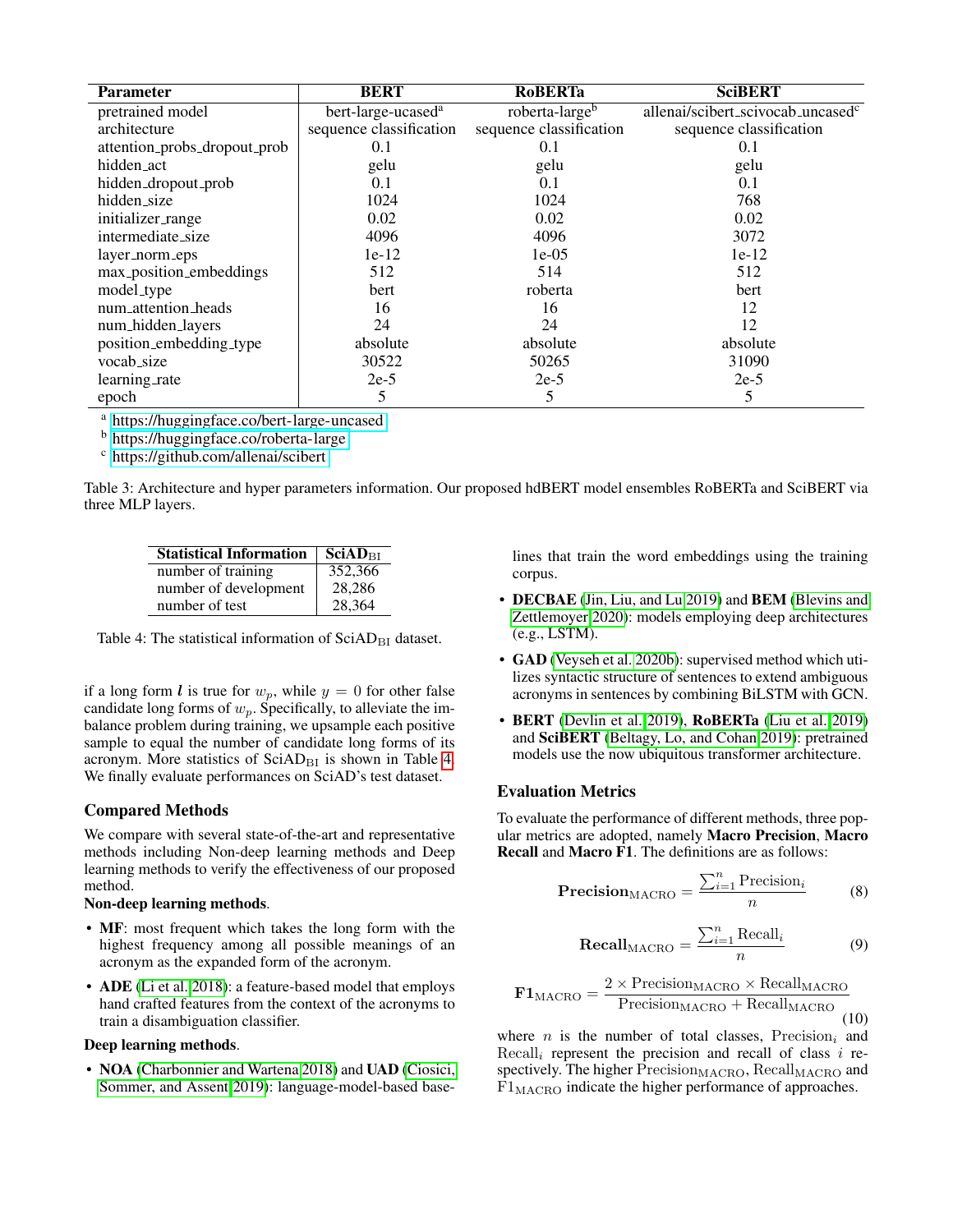<span id="page-5-0"></span>

| <b>Methodology</b>                             | <b>Macro Precision</b> $(\%)$ | <b>Macro Recall</b> $(\%)$ | Macro $F1(\%)$ |
|------------------------------------------------|-------------------------------|----------------------------|----------------|
| MF                                             | 89.03                         | 42.20                      | 57.26          |
| $ADE$ (Li et al. 2018)                         | 86.74                         | 43.25                      | 57.72          |
| <b>NOA</b> (Charbonnier and Wartena 2018)      | 78.14                         | 35.06                      | 48.40          |
| <b>UAD</b> (Ciosici, Sommer, and Assent 2019)  | 89.01                         | 70.08                      | 78.37          |
| <b>BEM</b> (Blevins and Zettlemoyer 2020)      | 86.75                         | 35.94                      | 50.82          |
| <b>DECBAE</b> (Jin, Liu, and Lu 2019)          | 88.67                         | 74.32                      | 80.86          |
| <b>GAD</b> (Veyseh et al. 2020b)               | 89.27                         | 76.66                      | 81.90          |
| <b>Human Performance</b> (Veyseh et al. 2020b) | 97.82                         | 94.45                      | 96.10          |
| MF                                             | 89.00                         | 46.36                      | 60.97          |
| <b>BERT</b> (Devlin et al. 2019)               | 95.26                         | 86.92                      | 90.90          |
| <b>RoBERTa</b> (Liu et al. 2019)               | 95.96                         | 88.36                      | 92.00          |
| <b>SciBERT</b> (Beltagy, Lo, and Cohan 2019)   | 96.36                         | 89.77                      | 92.95          |
| <b>hdBERT</b> (ours)                           | 96.94                         | 90.73                      | 93.73          |

Table 5: Performance of models in acronym disambiguation.

#### Implementation Details

For models ADE, NOA, UAD, DECBAE, BEM, and GAD, please refer to [Veyseh et al.](#page-7-1) for more implementation information. We implement the proposed model based on Pytorch [\(Paszke et al. 2019\)](#page-7-13) and Transformers [\(Wolf et al.](#page-7-14) [2020\)](#page-7-14). For models BERT, RoBERTa, and SciBERT, we finetune them on dataset based on their popular pretrained models. The implementation details of these models are shown in Table [3.](#page-4-1) Moreover, the information distillation components of our model are the same as model RoBERTa and SciBERT respectively. And we simply adopt three MLP layers for integration simultaneously. As mentioned previously, in the testing phase, the long form with the highest prediction probability in the candidate long form set of a sentence would be chosen as its final result. In addition, we use two V100 GPUs with 12 cores to complete all these experiments.

#### Performance Comparison

Table [5](#page-5-0) demonstrates the main results of all compared methods [2](#page-5-1) on the dataset. The major findings from the experimental results can be summarized as follows:

First, GAD achieves a better result than methods such as ADE, NOA, UAD, BEM, and DECBAE, showing the importance of syntactic structure for the acronym disambiguation task. But it still far worse than pretraining-based models like BERT and RoBERTa. Second, between the two generaldomain models, RoBERTa gets better performance than BERT, indicating the advantage of more fine-grained encoding. Moreover, SciBERT is more advanced than the domain agnostic methods, i.e., BERT and RoBERTa, with about 2.26% and 1.03% increased macro F1 respectively, showing the importance of the scientific domain pretraining for this task. Furthermore, we can clearly observe that our hdBERT model outperforms all the baselines by a large margin. Its macro F1, with the reported value of 93.73%, is about 1.88% and 0.84% higher than state-of-the-art RoBERTa and SciB-ERT respectively. And its loss curve falls faster and con-

<span id="page-5-2"></span>

Figure 4: Loss curve on development dataset.

verges lower than the two pretrained methods on the development dataset, as shown in Figure [4.](#page-5-2) These observations demonstrate that it is effective to model both fine-grained domain agnostic and high-level domain specific knowledge simultaneously.

However, despite the significant improvements among these approaches, performances of all models are still not as effective as humans on the dataset, especially on macro recall and macro F1, thus providing many further research opportunities for this scenario.

### Case Study

We further focus on studying both success and failure cases of pretraining-based models to provide more insight into acronym disambiguation. Specifically, for success case of our model in which RoBERTa and SciBERT fail, e.g., "*Each SP within an SM shares an instruction unit, dedicated to the management of the instruction flow of the threads.*" (DEV-6156), the true long form of "*SM*" is "*Streaming Multiprocessors*". While both RoBERTa and SciBERT output "*Shared Memory*", which may often appear in deep learning publications. It might benefit from the additional integration modeling of two different information from RoBERTa and SciBERT. However, all the three models fail in this exam-

<span id="page-5-1"></span> $2$ We assume that both [Veyseh et al.](#page-7-1) and this task have the same distribution of dataset due to the randomly dividing by the same ratio, making all these methods comparable.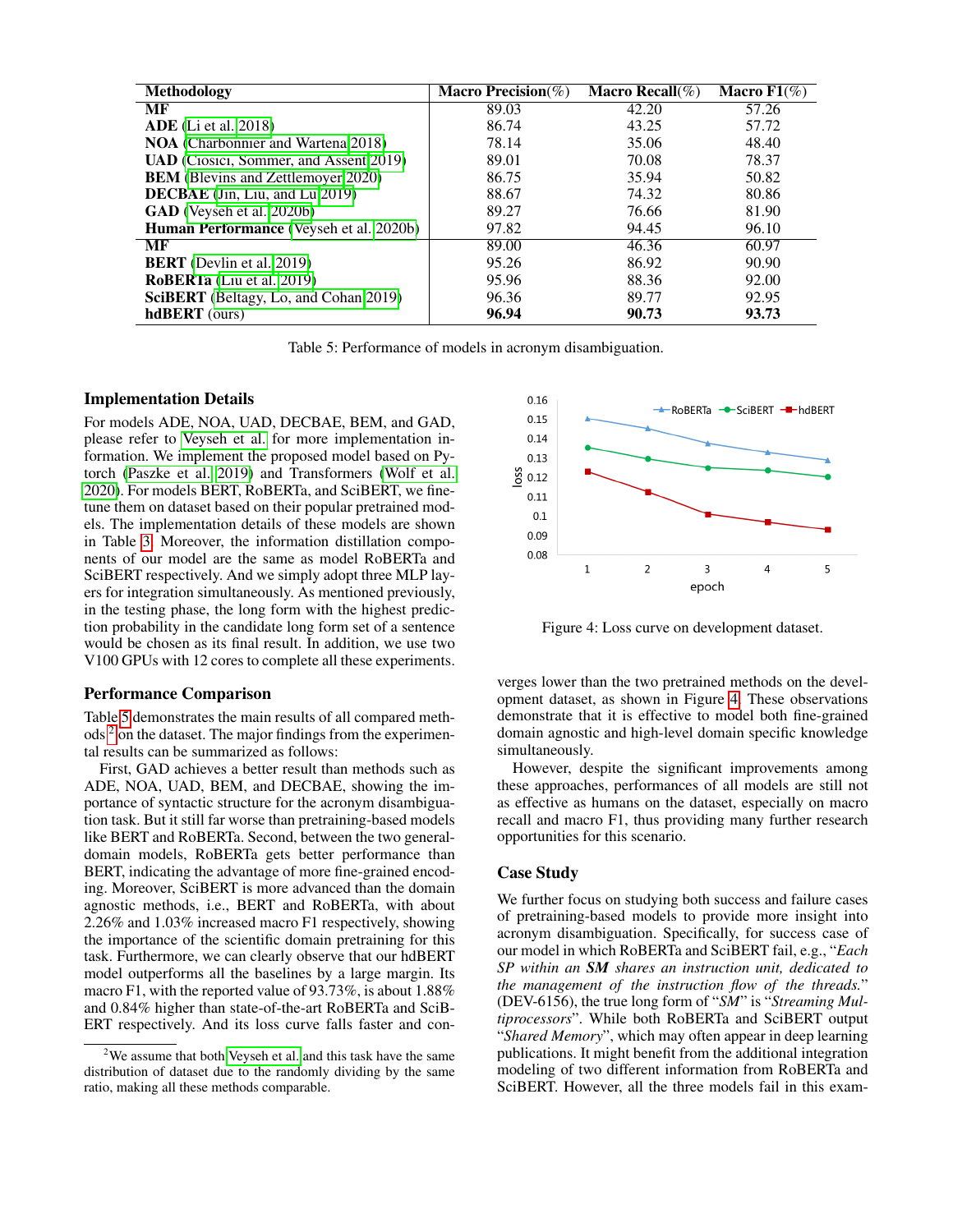<span id="page-6-9"></span>

| <b>Sentence</b>                                                                   | <b>Conflicted Annotation</b>                    |
|-----------------------------------------------------------------------------------|-------------------------------------------------|
| Just like RF, QRF is a set of binary regression trees.                            | TR-43200: Regression Forest                     |
|                                                                                   | TR-49535: Regression Function                   |
| Extensions of the <b>SBM</b> regarding the type of graph are reviewed in Section. | TR-17276: Sequential Monte Carlo                |
|                                                                                   | TR-47761: Stochastic Block Model                |
| The obfuscated term is the term for which the <b>MACS</b> score is the lowest.    | TR-15480: Mean Average Conceptual Similarity    |
|                                                                                   | TR-27970: Minimum Average Conceptual Similarity |

Table 6: Examples of noise data of SciAD dataset.

ple: "*In the first stage, we train the SPM, and extract the FL and FR.*" (DEV-4604) with the wrong prediction "*Federated Learning*" for "*FL*". The true long form of "*FL*" is "*Fixated Locations*". We guess that all models pay too much attention to "*Federated Learning*", a hot phrase nowadays, and ignore the subtle information among the sentence and its different candidate long forms. It also indicates the necessity of more advanced models for this task.

## Further Discussion

As mentioned previously and shown in Table [5,](#page-5-0) all the current models are still less effective than humans in this scenario. There are still many samples that all models fail in. Some further research opportunities on this dataset are discussed in this section. First, as shown in Table [6,](#page-6-9) there are some noise data, i.e., conflicted annotation, in the SciAD dataset. For example, the acronym "*RF*" in boldface in sentence "*Just like RF, QRF is a set of binary regression trees.*" gets two different long form "*Regression Forest*" (TR-43200) and "*Regression Function*" (TR-49535) respectively. It will be some negative impacts on modeling to some extent. Furthermore, to a certain extent, samples constructed from the same sentence with different long forms are independent during our training stage. It might lose more subtle information among them. Therefore, recent methods such as self-training [\(Peng et al. 2019;](#page-7-15) [Chi et al. 2020\)](#page-6-10), adversarial learning [\(Goodfellow, Shlens, and Szegedy 2015;](#page-7-16) [Miy](#page-7-17)[ato, Dai, and Goodfellow 2017;](#page-7-17) [Zhu et al. 2021\)](#page-7-18), and contrastive learning [\(Hadsell, Chopra, and LeCun 2006\)](#page-7-19) are worth studying to further improve the performance.

## **Conclusions**

An obstacle to scientific document understanding is the widespread use of acronyms which are shortened forms of long technical phrases. Acronym disambiguation aims to find the correct meaning of an ambiguous acronym in a given text. However, it is challenging and expensive to obtain large-scale high-quality annotated data in the scientific domain. In this paper, we present a hierarchical dual-path BERT method coined hdBERT for acronym disambiguation to resolve the special challenges in this scenario. The method is equipped with pretrained models RoBERTa and SciBERT and integrates their dual-path representations simultaneously to leveraging domain agnostic and specific knowledge. Experiments on real-world datasets demonstrate the effectiveness of the proposed approach. It achieves competitive performance and outperforms state-of-the-art methods among various evaluation metrics. Moreover, there are

still many research opportunities in this task, approaches such as self-training, adversarial learning, and contrastive learning are worth studying to further improve the performance.

## Acknowledgments

We thank the organizers of acronym identification and disambiguation competitions and the reviewers for their valuable comments and suggestions.

## References

<span id="page-6-6"></span>Agirre, E.; López de Lacalle, O.; and Soroa, A. 2014. Random Walks for Knowledge-based Word Sense Disambiguation. *Computational Linguistics* 40(1): 57–84.

<span id="page-6-8"></span>Ammar, W.; Groeneveld, D.; Bhagavatula, C.; Beltagy, I.; Crawford, M.; Downey, D.; Dunkelberger, J.; Elgohary, A.; Feldman, S.; Ha, V.; et al. 2018. Construction of the Literature Graph in Semantic Scholar. In *NAACL*, 84–91.

<span id="page-6-5"></span>Barba, E.; Procopio, L.; Campolungo, N.; Pasini, T.; and Navigli, R. 2020. MuLaN: Multilingual Label Propagation for Word Sense Disambiguation. In *IJCAI*, 3837–3844.

<span id="page-6-0"></span>Beltagy, I.; Lo, K.; and Cohan, A. 2019. SciBERT: A Pretrained Language Model for Scientific Text. In *EMNLP*, 3606–3611.

<span id="page-6-7"></span>Bevilacqua, M.; and Navigli, R. 2020. Breaking Through the 80% Glass Ceiling: Raising the State of the Art in Word Sense Disambiguation by Incorporating Knowledge Graph Information. In *ACL*, 2854–2864.

<span id="page-6-3"></span>Blevins, T.; and Zettlemoyer, L. 2020. Moving Down the Long Tail of Word Sense Disambiguation with Gloss-Informed Biencoders. *arXiv preprint arXiv:2005.02590* .

<span id="page-6-1"></span>Charbonnier, J.; and Wartena, C. 2018. Using Word Embeddings for Unsupervised Acronym Disambiguation. In *COLING*, 2610–2619.

<span id="page-6-10"></span>Chi, J.; Zeng, G.; Zhong, Q.; Liang, T.; Feng, J.; Ao, X.; and Tang, J. 2020. Learning to Undersampling for Class Imbalanced Credit Risk Forecasting. In *ICDM*.

<span id="page-6-2"></span>Ciosici, M.; Sommer, T.; and Assent, I. 2019. Unsupervised Abbreviation Disambiguation Contextual Disambiguation using Word Embeddings. *arXiv preprint arXiv:1904.00929* .

<span id="page-6-4"></span>Devlin, J.; Chang, M.; Lee, K.; and Toutanova, K. 2019. BERT: Pre-training of Deep Bidirectional Transformers for Language Understanding. In *NAACL*, 4171–4186.